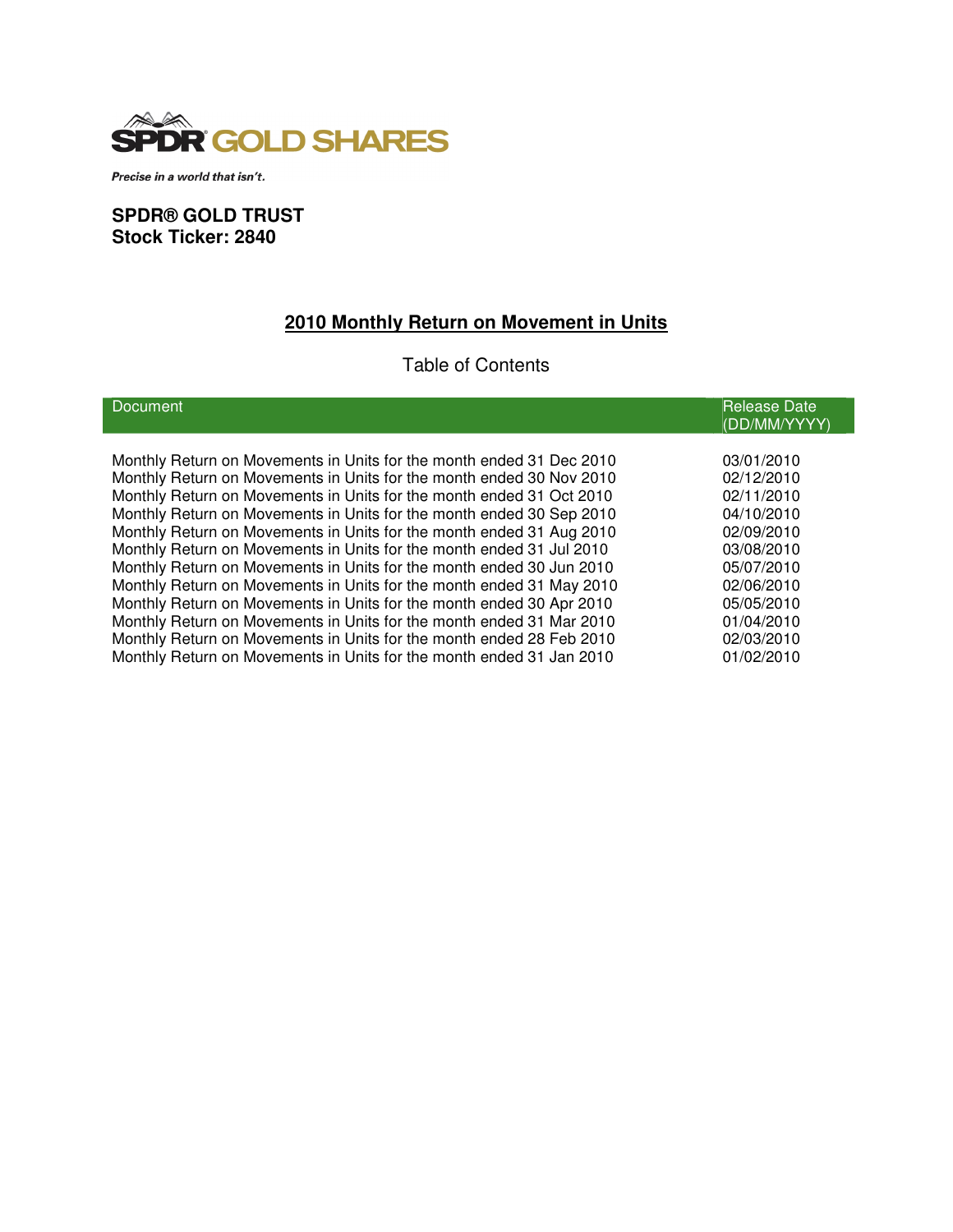

| For the month ended (dd/mm/yyyy) :<br>31/12/2010 |                 |                  |
|--------------------------------------------------|-----------------|------------------|
| To: Hong Kong Exchanges and Clearing Limited     |                 |                  |
| Name of Scheme<br>Date Submitted                 | SPDR GOLD TRUST |                  |
|                                                  | 3/1/2011        |                  |
| 2840<br><b>Stock Code:</b>                       |                 |                  |
|                                                  |                 | No. of Units     |
| Balance at close of preceding month:             |                 | 423,500,000.00   |
| <b>Increase</b>                                  |                 |                  |
| Further Issues:                                  |                 | 9,300,000.00     |
| EGM approval date (if applicable):               | (dd/mm/yyyy)    |                  |
| Others (please specify                           | ):              | $\boldsymbol{0}$ |
| EGM approval date (if applicable):               | (dd/mm/yyyy)    |                  |
| (Decrease)                                       |                 |                  |
| Repurchase/cancellation:                         |                 | (11,100,000.00)  |
| EGM approval date (if applicable):               | (dd/mm/yyyy)    |                  |
| Others (please specify                           | ):              | $\mathbf{0}$     |
| EGM approval date (if applicable):               | (dd/mm/yyyy)    |                  |
| Balance at close of the month:                   |                 | 421,700,000.00   |
| Remarks:                                         |                 |                  |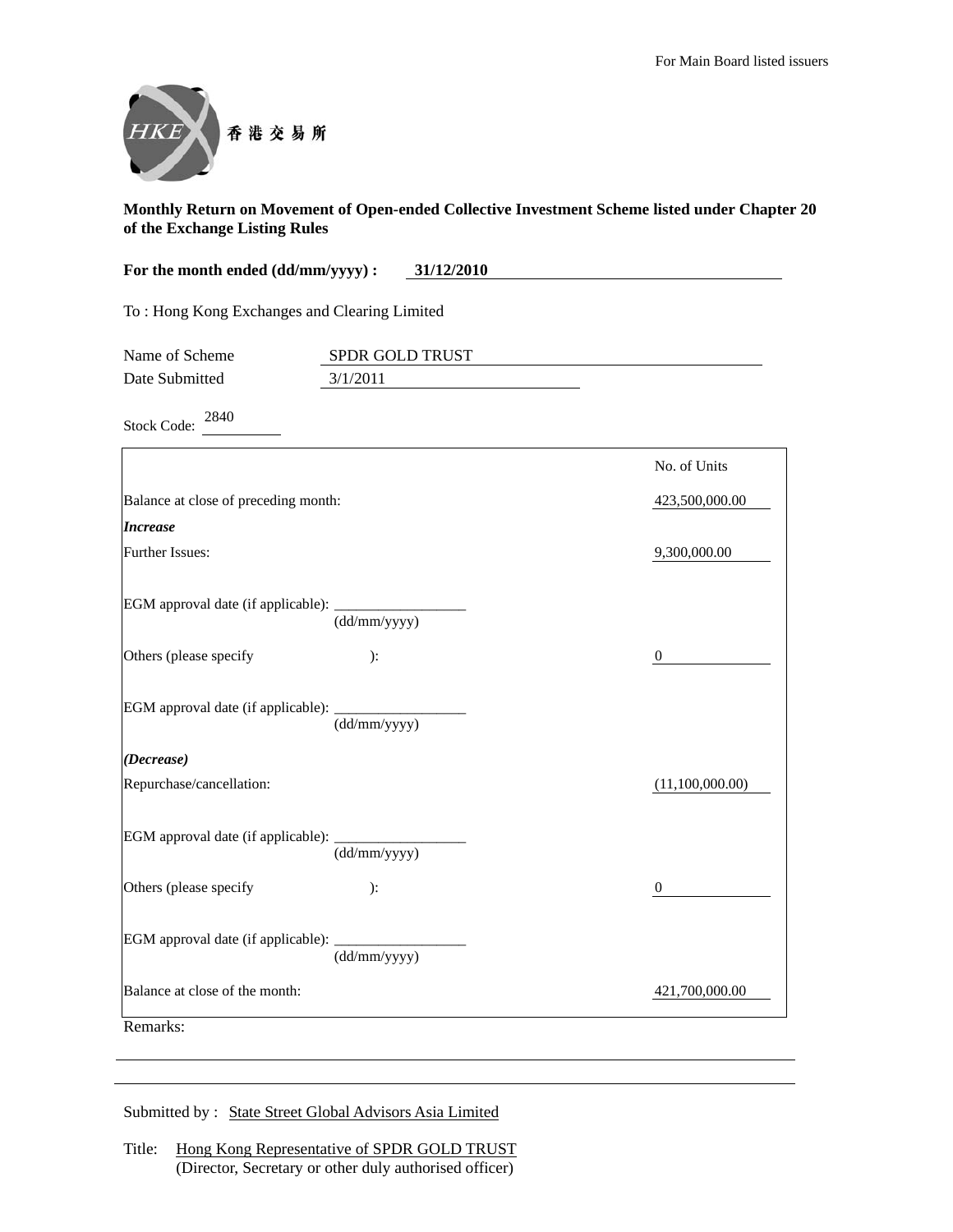

| For the month ended (dd/mm/yyyy) :<br>30/11/2010 |                               |                  |
|--------------------------------------------------|-------------------------------|------------------|
| To: Hong Kong Exchanges and Clearing Limited     |                               |                  |
| Name of Scheme<br>Date Submitted                 | SPDR GOLD TRUST<br>02/12/2010 |                  |
| 2840<br><b>Stock Code:</b>                       |                               |                  |
|                                                  |                               | No. of Units     |
| Balance at close of preceding month:             |                               | 425,500,000.00   |
| <b>Increase</b>                                  |                               |                  |
| Further Issues:                                  |                               | 2,400,000.00     |
| EGM approval date (if applicable):               | (dd/mm/yyyy)                  |                  |
| Others (please specify                           | ):                            | $\boldsymbol{0}$ |
| EGM approval date (if applicable):               | (dd/mm/yyyy)                  |                  |
| (Decrease)                                       |                               |                  |
| Repurchase/cancellation:                         |                               | (4,400,000.00)   |
| EGM approval date (if applicable):               | (dd/mm/yyyy)                  |                  |
| Others (please specify                           | ):                            | $\boldsymbol{0}$ |
| EGM approval date (if applicable):               | (dd/mm/yyyy)                  |                  |
| Balance at close of the month:                   |                               | 423,500,000.00   |
| Remarks:                                         |                               |                  |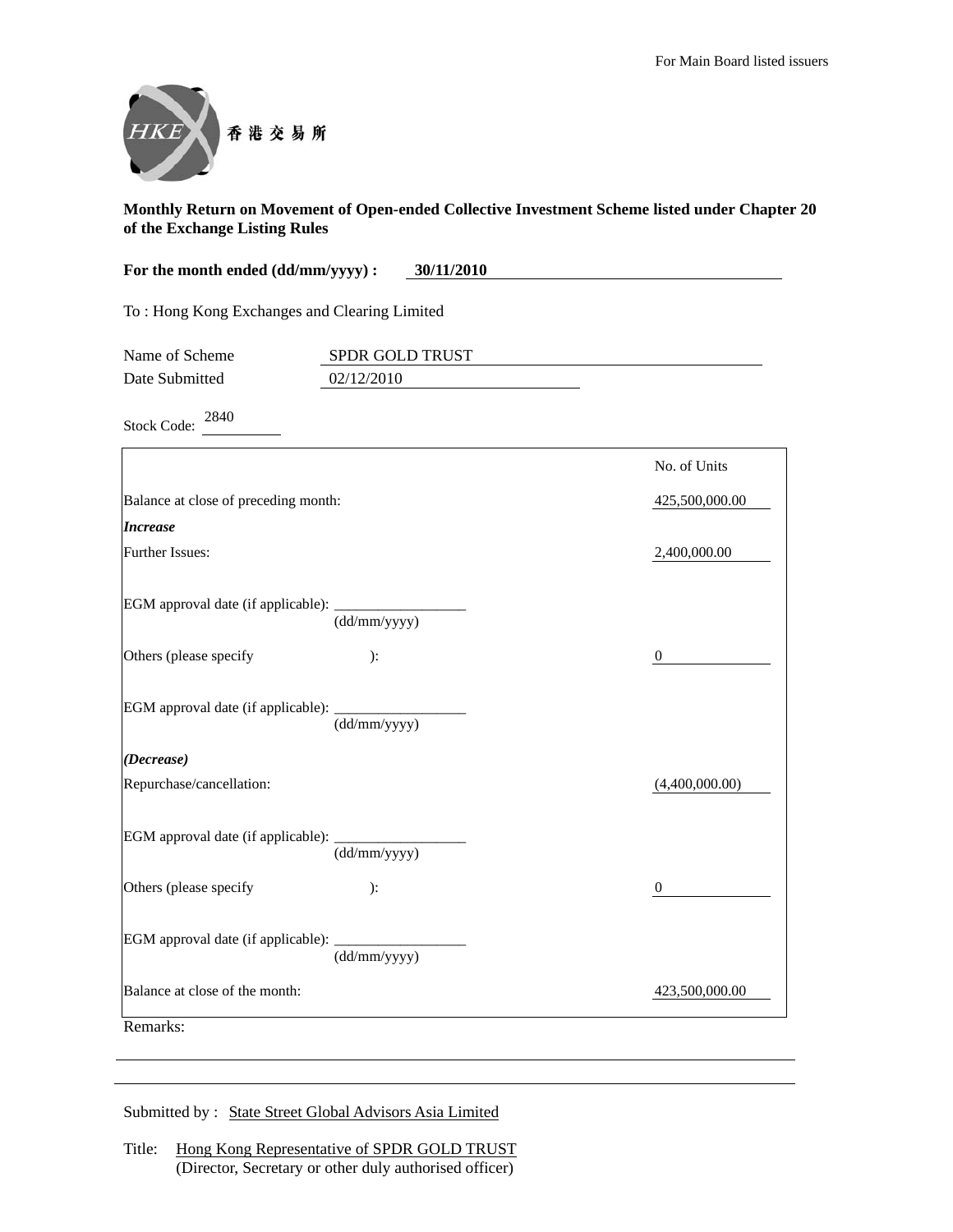

| For the month ended (dd/mm/yyyy) :           | 31/10/2010                    |                  |
|----------------------------------------------|-------------------------------|------------------|
| To: Hong Kong Exchanges and Clearing Limited |                               |                  |
| Name of Scheme<br>Date Submitted             | SPDR GOLD TRUST<br>02/11/2010 |                  |
| 2840<br><b>Stock Code:</b>                   |                               |                  |
|                                              |                               | No. of Units     |
| Balance at close of preceding month:         |                               | 429,200,000.00   |
| <b>Increase</b>                              |                               |                  |
| Further Issues:                              |                               | 7,100,000.00     |
| EGM approval date (if applicable):           | (dd/mm/yyyy)                  |                  |
| Others (please specify                       | ):                            | $\boldsymbol{0}$ |
| EGM approval date (if applicable):           | (dd/mm/yyyy)                  |                  |
| (Decrease)                                   |                               |                  |
| Repurchase/cancellation:                     |                               | (10,800,000.00)  |
| EGM approval date (if applicable):           | (dd/mm/yyyy)                  |                  |
| Others (please specify                       | ):                            | $\mathbf{0}$     |
| EGM approval date (if applicable):           | (dd/mm/yyyy)                  |                  |
| Balance at close of the month:               |                               | 425,500,000.00   |
| Remarks:                                     |                               |                  |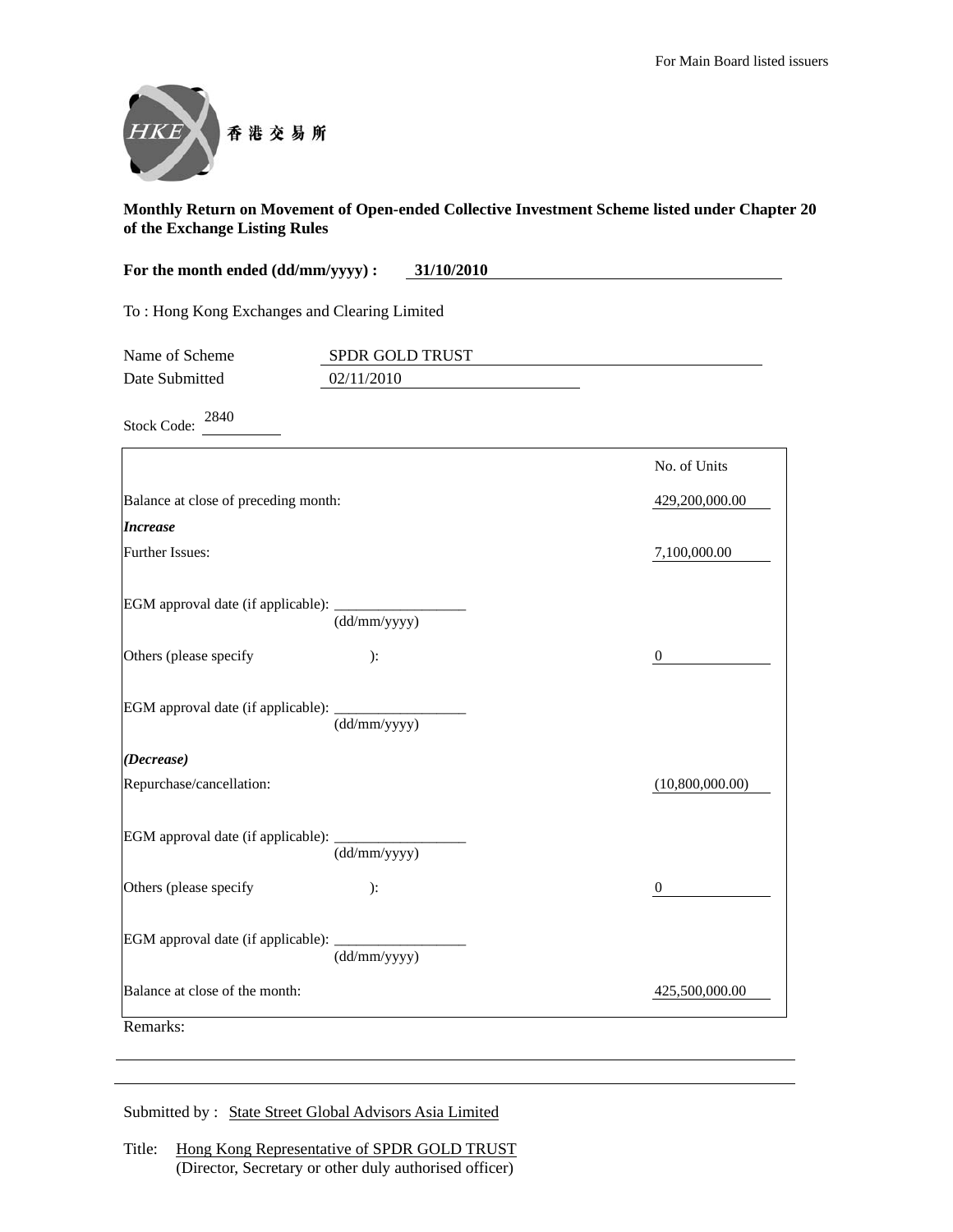

| For the month ended (dd/mm/yyyy) :           | 30/09/2010                    |                  |
|----------------------------------------------|-------------------------------|------------------|
| To: Hong Kong Exchanges and Clearing Limited |                               |                  |
| Name of Scheme<br>Date Submitted             | SPDR GOLD TRUST<br>04/10/2010 |                  |
| 2840<br><b>Stock Code:</b>                   |                               |                  |
|                                              |                               | No. of Units     |
| Balance at close of preceding month:         |                               | 428,300,000.00   |
| <i><b>Increase</b></i>                       |                               |                  |
| Further Issues:                              |                               | 10,800,000.00    |
| EGM approval date (if applicable): _         | (dd/mm/yyyy)                  |                  |
| Others (please specify                       | ):                            | $\boldsymbol{0}$ |
| EGM approval date (if applicable):           | (dd/mm/yyyy)                  |                  |
| (Decrease)                                   |                               |                  |
| Repurchase/cancellation:                     |                               | (9,900,000,00)   |
| EGM approval date (if applicable):           | (dd/mm/yyyy)                  |                  |
| Others (please specify                       | ):                            | $\boldsymbol{0}$ |
| EGM approval date (if applicable):           | (dd/mm/yyyy)                  |                  |
| Balance at close of the month:               |                               | 429,200,000.00   |
| Remarks:                                     |                               |                  |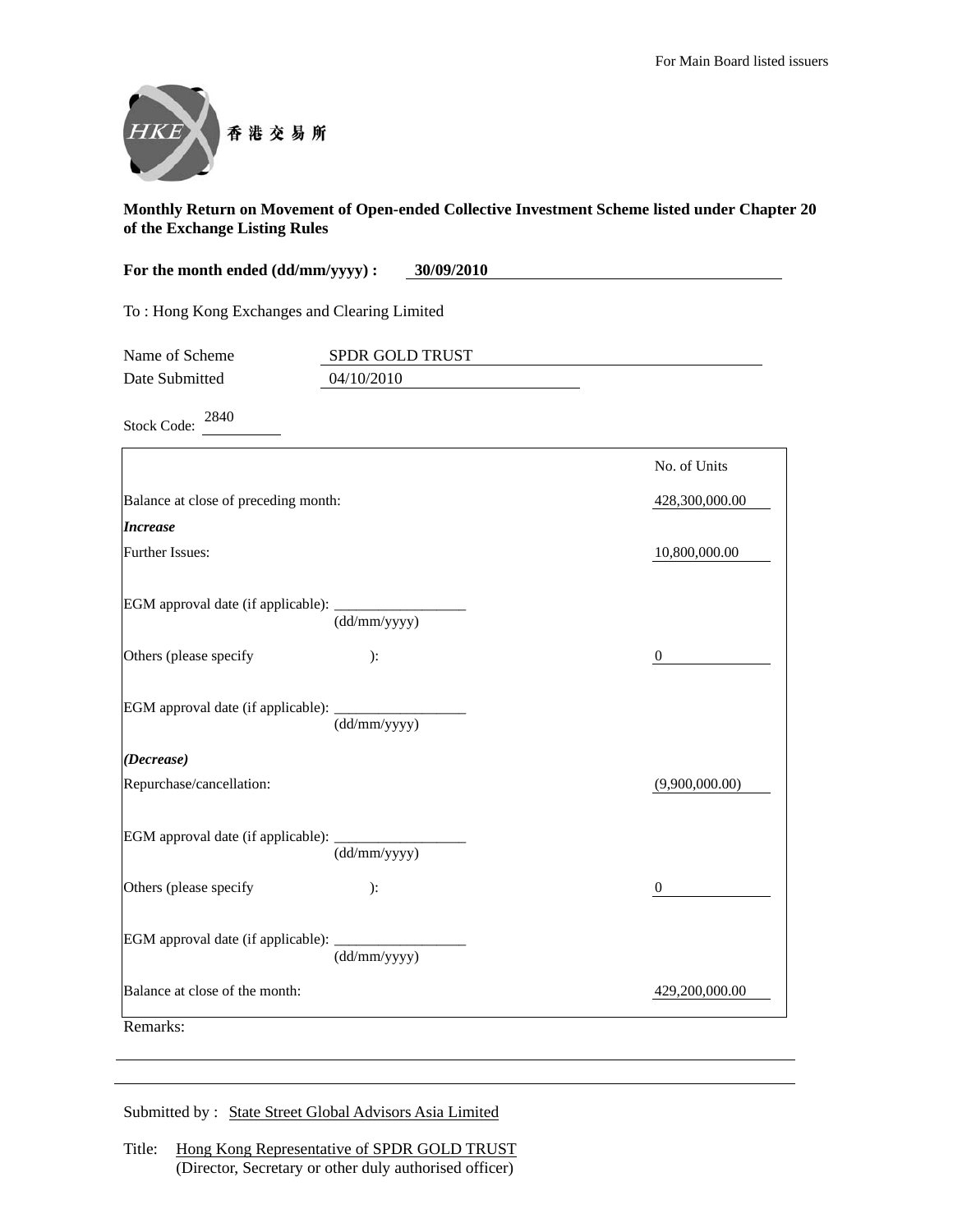

| For the month ended (dd/mm/yyyy) :<br>31/08/2010 |                           |                  |
|--------------------------------------------------|---------------------------|------------------|
| To: Hong Kong Exchanges and Clearing Limited     |                           |                  |
| Name of Scheme                                   | SPDR GOLD TRUST           |                  |
| Date Submitted                                   | 02/09/2010                |                  |
| 2840<br><b>Stock Code:</b>                       |                           |                  |
|                                                  |                           | No. of Units     |
| Balance at close of preceding month:             |                           | 421,500,000.00   |
| <b>Increase</b>                                  |                           |                  |
| Further Issues:                                  |                           | 7,300,000.00     |
| EGM approval date (if applicable):               | (dd/mm/yyyy)              |                  |
| Others (please specify                           | ):                        | $\boldsymbol{0}$ |
| EGM approval date (if applicable):               | (dd/mm/yyyy)              |                  |
| (Decrease)                                       |                           |                  |
| Repurchase/cancellation:                         |                           | (500,000.00)     |
| EGM approval date (if applicable):               | $\overline{(dd/mm/yyyy)}$ |                  |
| Others (please specify                           | ):                        | $\mathbf{0}$     |
| EGM approval date (if applicable):               | (dd/mm/yyyy)              |                  |
| Balance at close of the month:                   |                           | 428,300,000.00   |
| Remarks:                                         |                           |                  |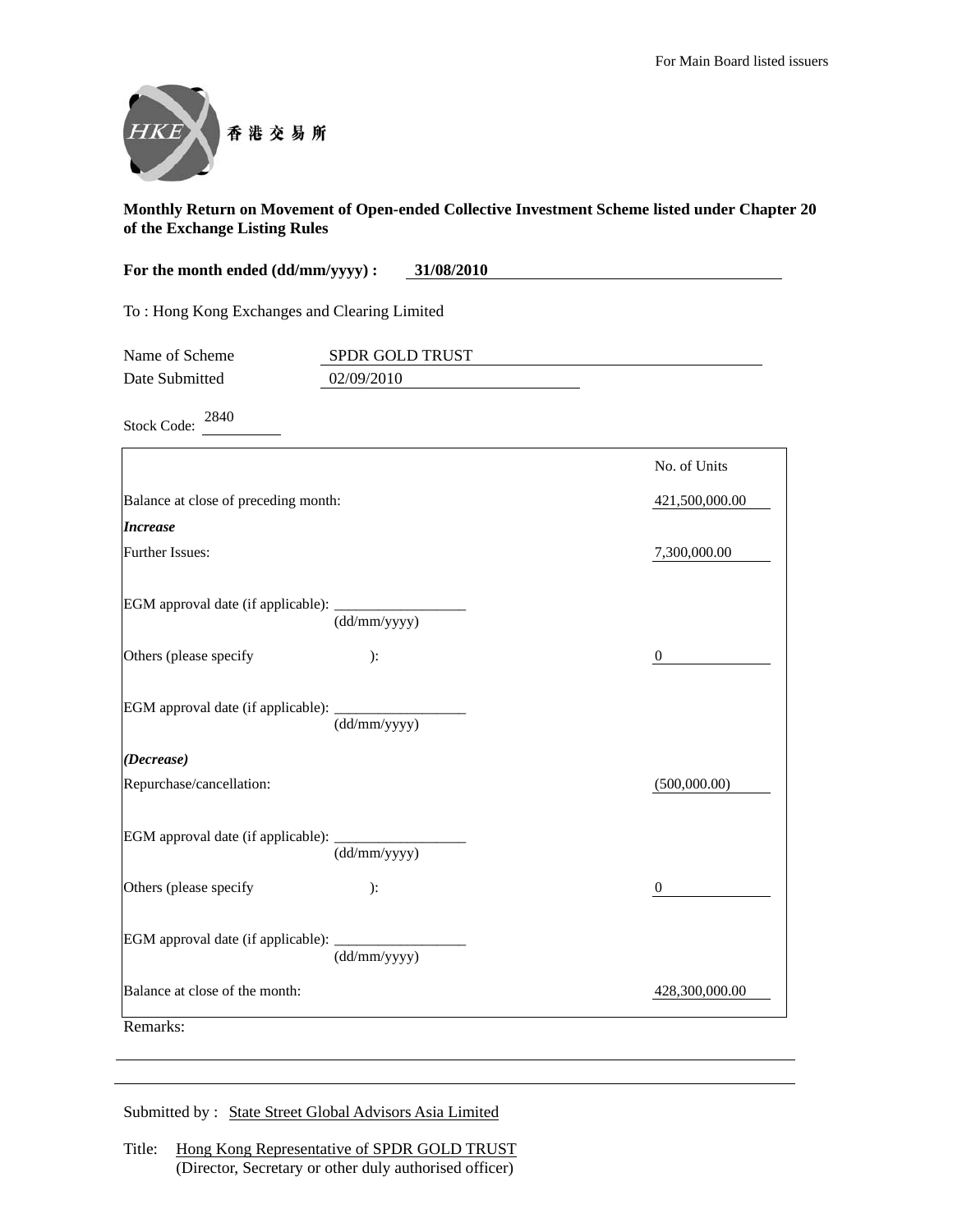

| For the month ended (dd/mm/yyyy) :<br>31/07/2010 |                               |                  |
|--------------------------------------------------|-------------------------------|------------------|
| To: Hong Kong Exchanges and Clearing Limited     |                               |                  |
| Name of Scheme<br>Date Submitted                 | SPDR GOLD TRUST<br>03/08/2010 |                  |
| 2840<br><b>Stock Code:</b>                       |                               |                  |
|                                                  |                               | No. of Units     |
| Balance at close of preceding month:             |                               | 433,900,000.00   |
| <b>Increase</b>                                  |                               |                  |
| Further Issues:                                  |                               | 100,000.00       |
| EGM approval date (if applicable):               | (dd/mm/yyyy)                  |                  |
| Others (please specify                           | ):                            | $\boldsymbol{0}$ |
| EGM approval date (if applicable):               | (dd/mm/yyyy)                  |                  |
| (Decrease)                                       |                               |                  |
| Repurchase/cancellation:                         |                               | (12,500,000.00)  |
| EGM approval date (if applicable):               | (dd/mm/yyyy)                  |                  |
| Others (please specify                           | ):                            | $\mathbf{0}$     |
| EGM approval date (if applicable):               | (dd/mm/yyyy)                  |                  |
| Balance at close of the month:                   |                               | 421,500,000.00   |
| Remarks:                                         |                               |                  |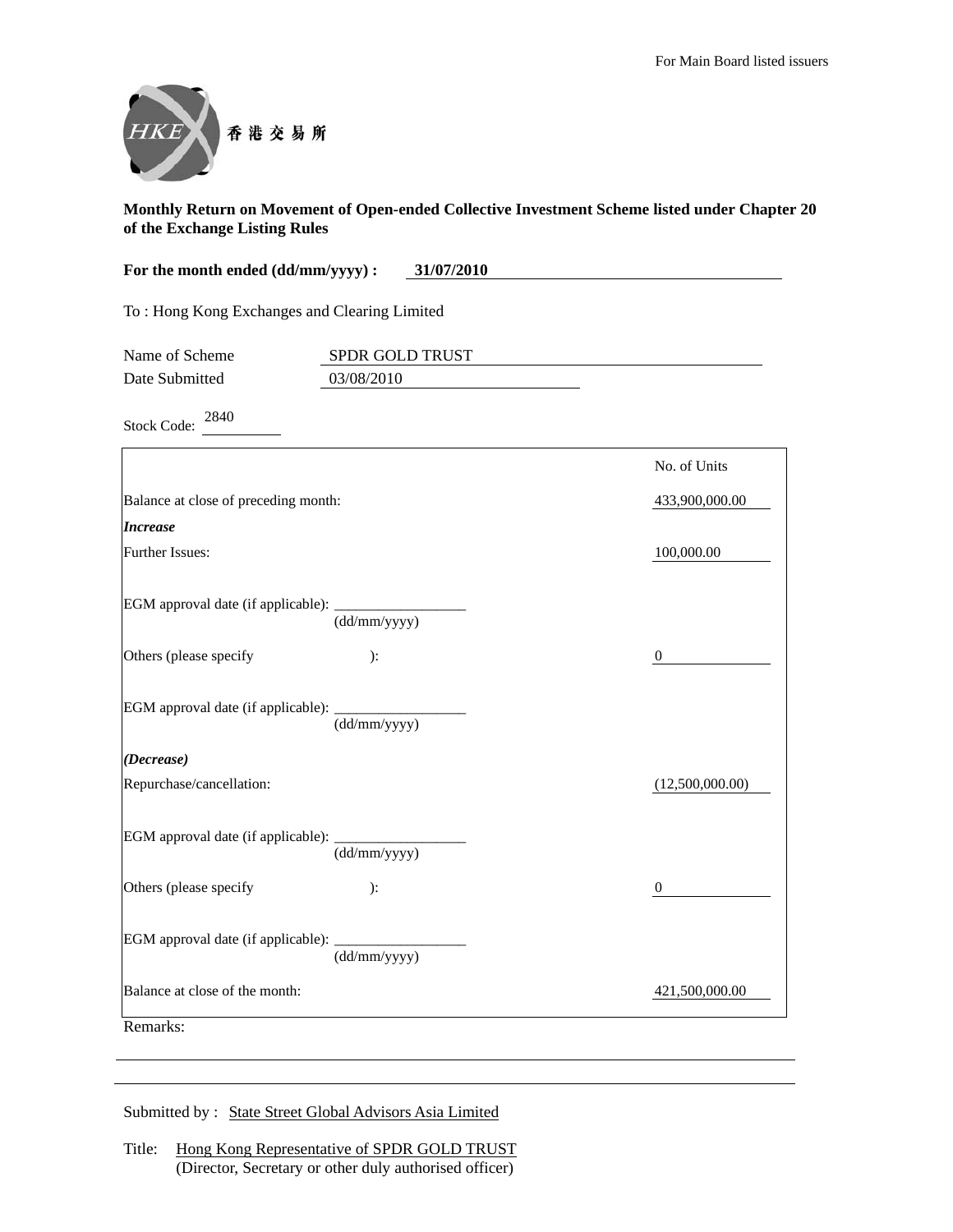

| For the month ended (dd/mm/yyyy) :<br>30/06/2010 |                               |                  |
|--------------------------------------------------|-------------------------------|------------------|
| To: Hong Kong Exchanges and Clearing Limited     |                               |                  |
| Name of Scheme<br>Date Submitted                 | SPDR GOLD TRUST<br>05/07/2010 |                  |
| 2840<br><b>Stock Code:</b>                       |                               |                  |
|                                                  |                               | No. of Units     |
| Balance at close of preceding month:             |                               | 416,500,000.00   |
| <b>Increase</b>                                  |                               |                  |
| Further Issues:                                  |                               | 18,800,000.00    |
| EGM approval date (if applicable):               | (dd/mm/yyyy)                  |                  |
| Others (please specify                           | ):                            | $\boldsymbol{0}$ |
| EGM approval date (if applicable):               | (dd/mm/yyyy)                  |                  |
| (Decrease)                                       |                               |                  |
| Repurchase/cancellation:                         |                               | (1,400,000.00)   |
| EGM approval date (if applicable):               | (dd/mm/yyyy)                  |                  |
| Others (please specify                           | ):                            | 0                |
| EGM approval date (if applicable):               | (dd/mm/yyyy)                  |                  |
| Balance at close of the month:                   |                               | 433,900,000.00   |
| Remarks:                                         |                               |                  |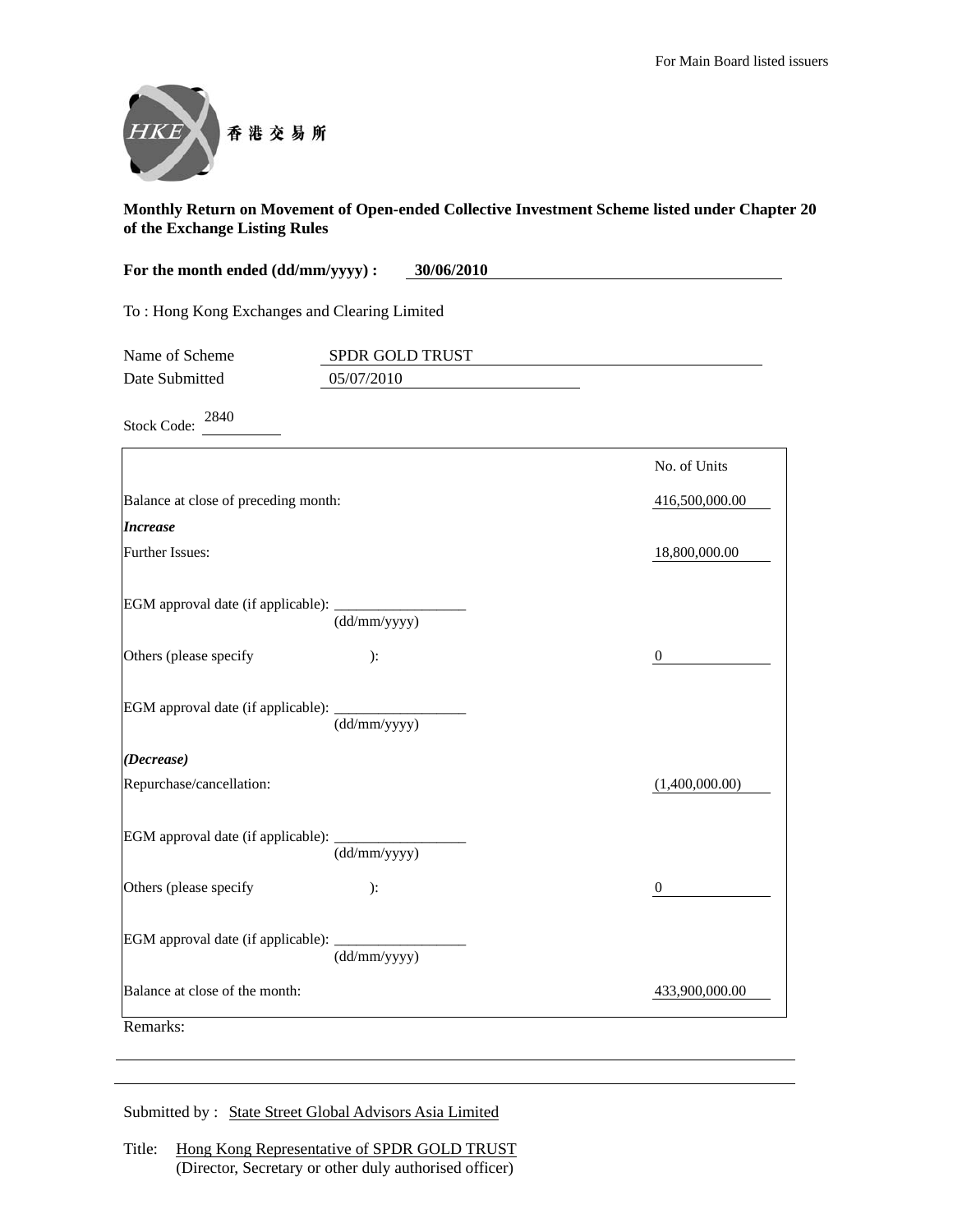

| For the month ended (dd/mm/yyyy) :<br>31/05/2010 |                 |                  |
|--------------------------------------------------|-----------------|------------------|
| To: Hong Kong Exchanges and Clearing Limited     |                 |                  |
| Name of Scheme                                   | SPDR GOLD TRUST |                  |
| Date Submitted                                   | 02/06/2010      |                  |
| 2840<br><b>Stock Code:</b>                       |                 |                  |
|                                                  |                 | No. of Units     |
| Balance at close of preceding month:             |                 | 380,600,000.00   |
| <b>Increase</b>                                  |                 |                  |
| Further Issues:                                  |                 | 35,900,000.00    |
| EGM approval date (if applicable): _             | (dd/mm/yyyy)    |                  |
| Others (please specify                           | ):              | $\mathbf{0}$     |
| EGM approval date (if applicable): ______        | (dd/mm/yyyy)    |                  |
| (Decrease)                                       |                 |                  |
| Repurchase/cancellation:                         |                 | $\theta$         |
| EGM approval date (if applicable): ______        | (dd/mm/yyyy)    |                  |
| Others (please specify                           | ):              | $\boldsymbol{0}$ |
| EGM approval date (if applicable):               | (dd/mm/yyyy)    |                  |
| Balance at close of the month:                   |                 | 416,500,000.00   |
| Remarks:                                         |                 |                  |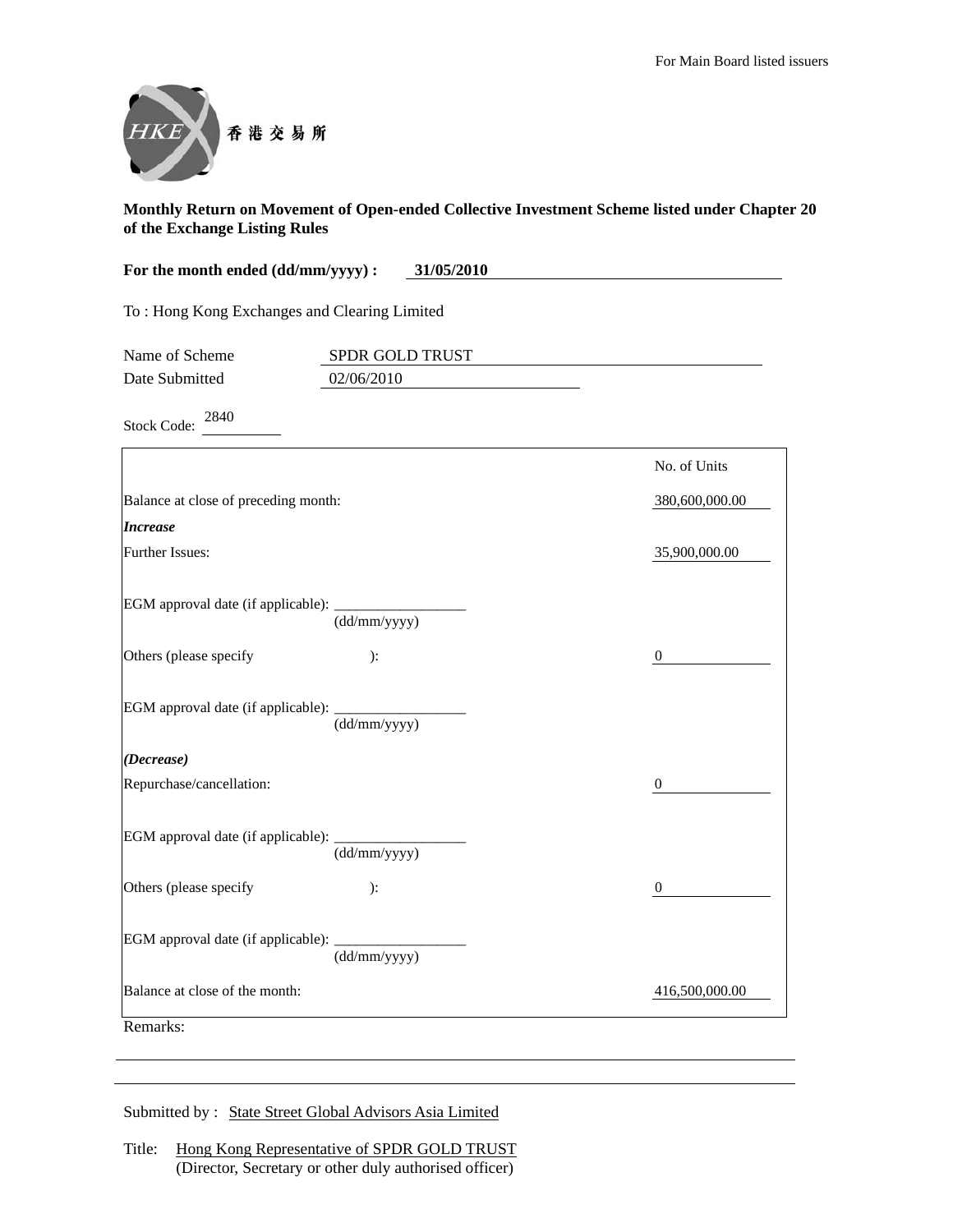

| For the month ended (dd/mm/yyyy) :<br>30/04/2010 |                               |                  |
|--------------------------------------------------|-------------------------------|------------------|
| To: Hong Kong Exchanges and Clearing Limited     |                               |                  |
| Name of Scheme<br>Date Submitted                 | SPDR GOLD TRUST<br>05/05/2010 |                  |
| 2840<br><b>Stock Code:</b>                       |                               |                  |
|                                                  |                               | No. of Units     |
| Balance at close of preceding month:             |                               | 370,900,000.00   |
| <b>Increase</b>                                  |                               |                  |
| Further Issues:                                  |                               | 10,000,000.00    |
| EGM approval date (if applicable):               | (dd/mm/yyyy)                  |                  |
| Others (please specify                           | ):                            | $\boldsymbol{0}$ |
| EGM approval date (if applicable):               | (dd/mm/yyyy)                  |                  |
| (Decrease)                                       |                               |                  |
| Repurchase/cancellation:                         |                               | (300,000.00)     |
| EGM approval date (if applicable):               | (dd/mm/yyyy)                  |                  |
| Others (please specify                           | ):                            | 0                |
| EGM approval date (if applicable):               | (dd/mm/yyyy)                  |                  |
| Balance at close of the month:                   |                               | 380,600,000.00   |
| Remarks:                                         |                               |                  |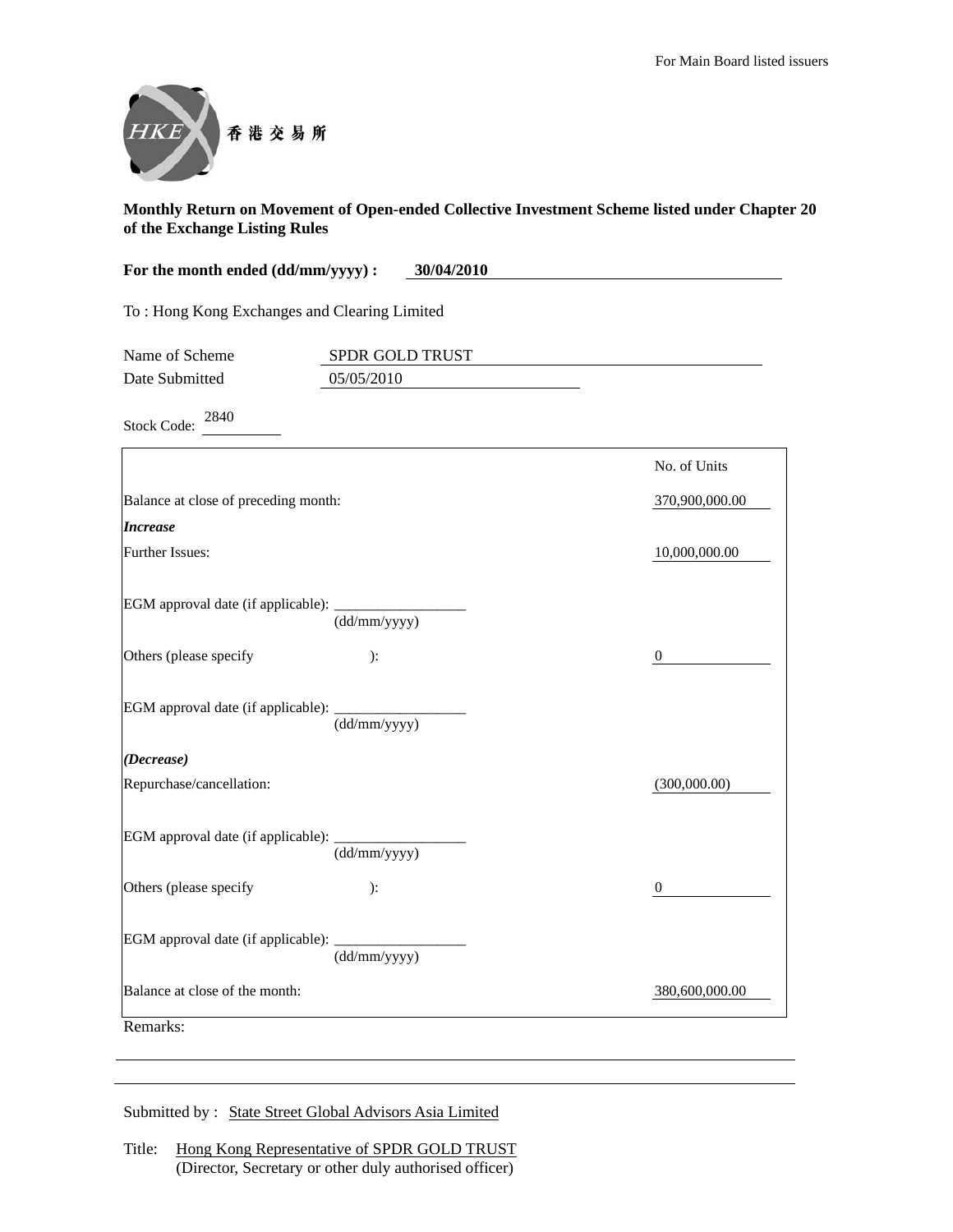

| For the month ended (dd/mm/yyyy) :           | 31/03/2010                    |                  |
|----------------------------------------------|-------------------------------|------------------|
| To: Hong Kong Exchanges and Clearing Limited |                               |                  |
| Name of Scheme<br>Date Submitted             | SPDR GOLD TRUST<br>01/04/2010 |                  |
| 2840<br><b>Stock Code:</b>                   |                               |                  |
|                                              |                               | No. of Units     |
| Balance at close of preceding month:         |                               | 363,300,000.00   |
| <b>Increase</b>                              |                               |                  |
| Further Issues:                              |                               | 7,800,000.00     |
| EGM approval date (if applicable):           | (dd/mm/yyyy)                  |                  |
| Others (please specify                       | ):                            | $\boldsymbol{0}$ |
| EGM approval date (if applicable):           | (dd/mm/yyyy)                  |                  |
| (Decrease)                                   |                               |                  |
| Repurchase/cancellation:                     |                               | (200,000.00)     |
| EGM approval date (if applicable):           | (dd/mm/yyyy)                  |                  |
| Others (please specify                       | ):                            | $\boldsymbol{0}$ |
| EGM approval date (if applicable):           | (dd/mm/yyyy)                  |                  |
| Balance at close of the month:               |                               | 370,900,000.00   |
| Remarks:                                     |                               |                  |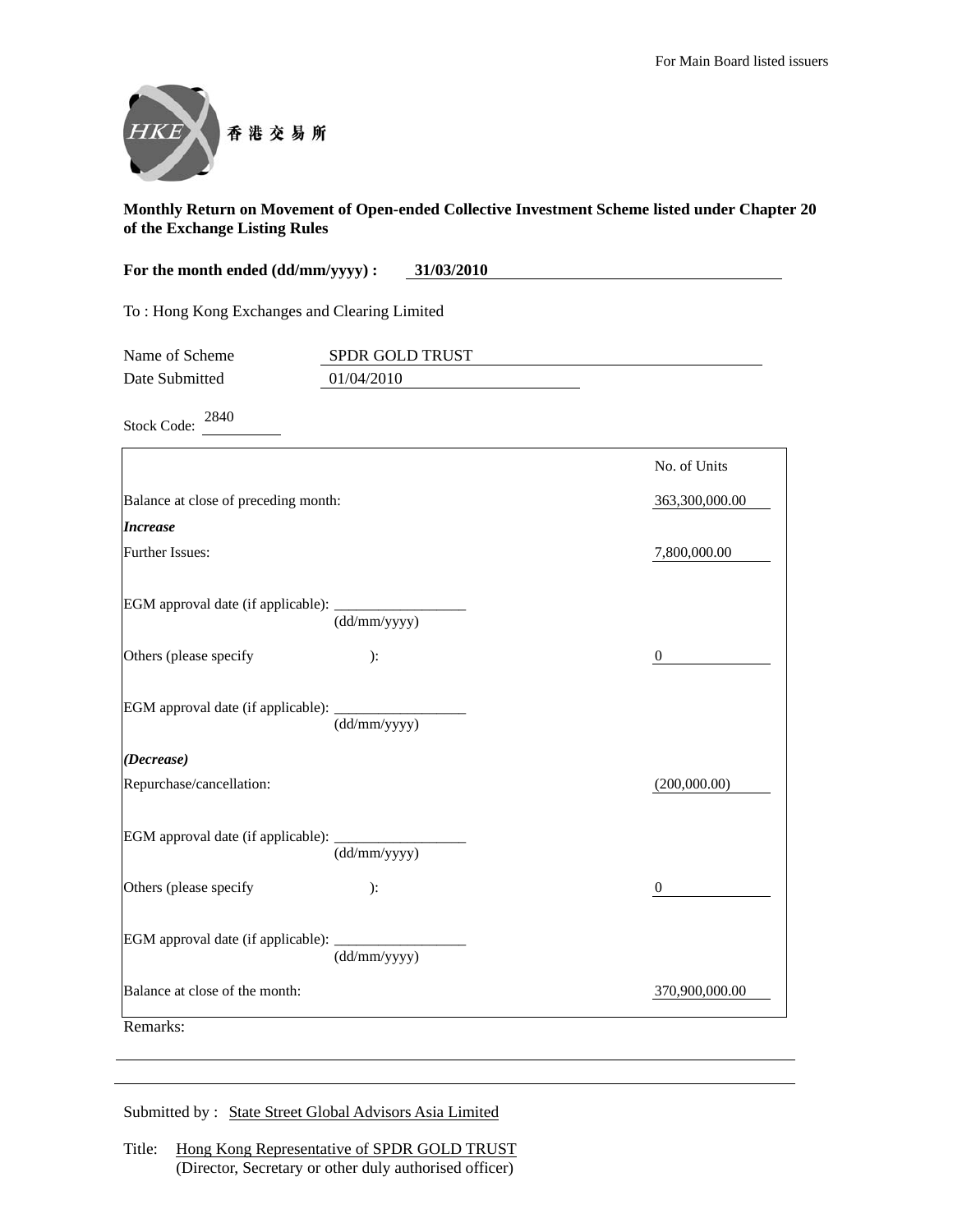

| For the month ended (dd/mm/yyyy) :<br>28/02/2010 |                               |                  |
|--------------------------------------------------|-------------------------------|------------------|
| To: Hong Kong Exchanges and Clearing Limited     |                               |                  |
| Name of Scheme<br>Date Submitted                 | SPDR GOLD TRUST<br>02/03/2010 |                  |
| 2840<br><b>Stock Code:</b>                       |                               |                  |
|                                                  |                               | No. of Units     |
| Balance at close of preceding month:             |                               | 364,800,000.00   |
| <b>Increase</b>                                  |                               |                  |
| Further Issues:                                  |                               | 1,700,000.00     |
| EGM approval date (if applicable):               | (dd/mm/yyyy)                  |                  |
| Others (please specify                           | ):                            | $\boldsymbol{0}$ |
| EGM approval date (if applicable):               | (dd/mm/yyyy)                  |                  |
| (Decrease)                                       |                               |                  |
| Repurchase/cancellation:                         |                               | (3,200,000.00)   |
| EGM approval date (if applicable):               | (dd/mm/yyyy)                  |                  |
| Others (please specify                           | ):                            | 0                |
| EGM approval date (if applicable):               | (dd/mm/yyyy)                  |                  |
| Balance at close of the month:                   |                               | 363,300,000.00   |
| Remarks:                                         |                               |                  |